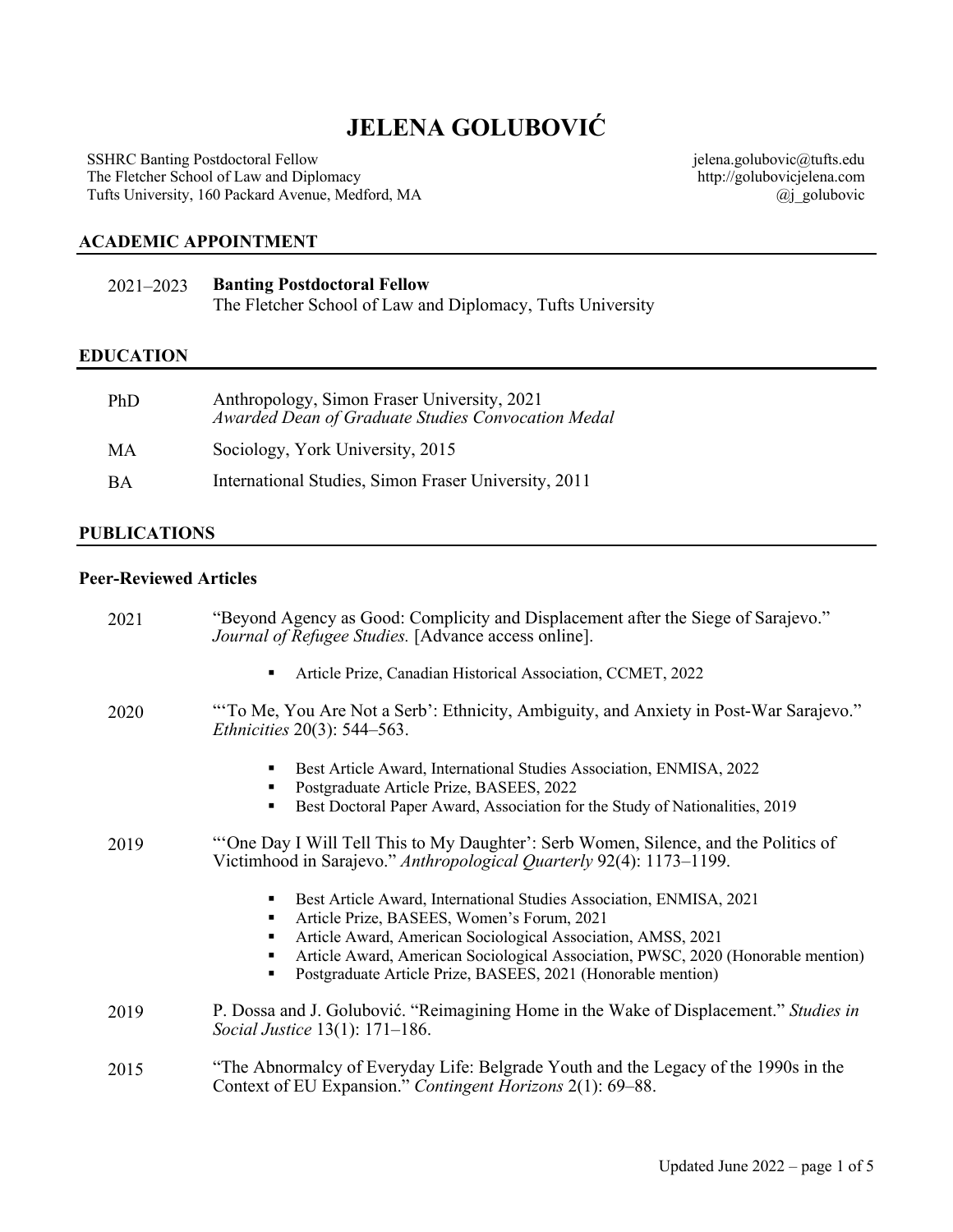| 2011 | "The Misrepresentation of Refugees: Effects on Protracted Refugee Situations." |
|------|--------------------------------------------------------------------------------|
|      | <i>Undercurrent</i> $8(1)$ : $68-75$ .                                         |

### **Policy, Popular Media & Encyclopedia**

| 2022 | "Thirty Years On: Gender Implications of a Potential Renewed Conflict in Bosnia."<br>Newlines Institute for Strategy and Policy. 4 April.                       |
|------|-----------------------------------------------------------------------------------------------------------------------------------------------------------------|
| 2021 | "Research in Times of Revisionism." Conflict(Ed): Official Blog of the ASA Peace, War,<br>and Social Conflict section. 17 February.                             |
| 2021 | "A Stream is Filled with Drops of Water: Reflections on Envisioning Social Justice from<br>the Margins." <i>Voices in the Square</i> . 18 February              |
| 2020 | "Arms Trade, Pandemic Combine to Reveal the Human Costs of War in Yemen." Ottawa<br>Citizen. A6. Opinions section. 4 May.                                       |
| 2018 | P. Dossa and J. Golubović. "Community-Based Ethnography." International Encyclopedia<br>of Anthropology, edited by Hilary Callan, 1040–1046. John Wiley & Sons. |

### **Work in Progress**

| In progress | Zones of Violence: Serb Women inside the Siege of Sarajevo. Book manuscript.                                                                                                                                                                         |
|-------------|------------------------------------------------------------------------------------------------------------------------------------------------------------------------------------------------------------------------------------------------------|
| In review   | "Economic Precarity, Ethnic Stigma, and the Everyday Labour of Nostalgia." Invited book<br>chapter in Bosnian Fluxes: Belonging, Care, and Numbers in Post-Cold War Upheavals,<br>edited by David Henig, Jaroslav Klepal and Ondřej Žíla. LSE Press. |
| In progress | "Gender and Invisible Labor: New Data on Authors and Peer-Reviewers at AE." In<br>preparation for <i>American Ethnologist</i> (with Kathleen Inglis and Cheyanne Connell).                                                                           |

### **FELLOWSHIPS & SCHOLARSHIPS**

| $2021 - 2023$<br>$2021 - 2023$ | SSHRC, Banting Postdoctoral Fellowship<br>SSHRC, Postdoctoral Fellowship (declined) |
|--------------------------------|-------------------------------------------------------------------------------------|
| 2019                           | Simon Fraser University, Dean's Graduate Fellowship                                 |
| 2018-2020                      | Simon Fraser University, Community Trust Endowment Fund Graduate Fellowships        |
| 2017-2019                      | Simon Fraser University, Graduate Fellowships                                       |
| 2017                           | Simon Fraser University, Graduate International Research Travel Awards              |
| 2017                           | SSHRC, Michael Smith Foreign Study Supplement                                       |
| 2017                           | Centre for Comparative Muslim Studies, Simon Fraser University, Travel Award        |
| 2016                           | Graduate Student Society, Simon Fraser University, Professional Development Grant   |
| 2015-2019                      | Simon Fraser University, C. D. Nelson Memorial Graduate Entrance Scholarship        |
| 2015-2018                      | SSHRC, Joseph-Armand Bombardier Canada Doctoral Scholarship                         |
| 2013-2014                      | SSHRC, Joseph-Armand Bombardier Canada Graduate Scholarship                         |
| 2012                           | York University, Graduate Scholarship                                               |
| 2012                           | York University, Entrance Scholarship                                               |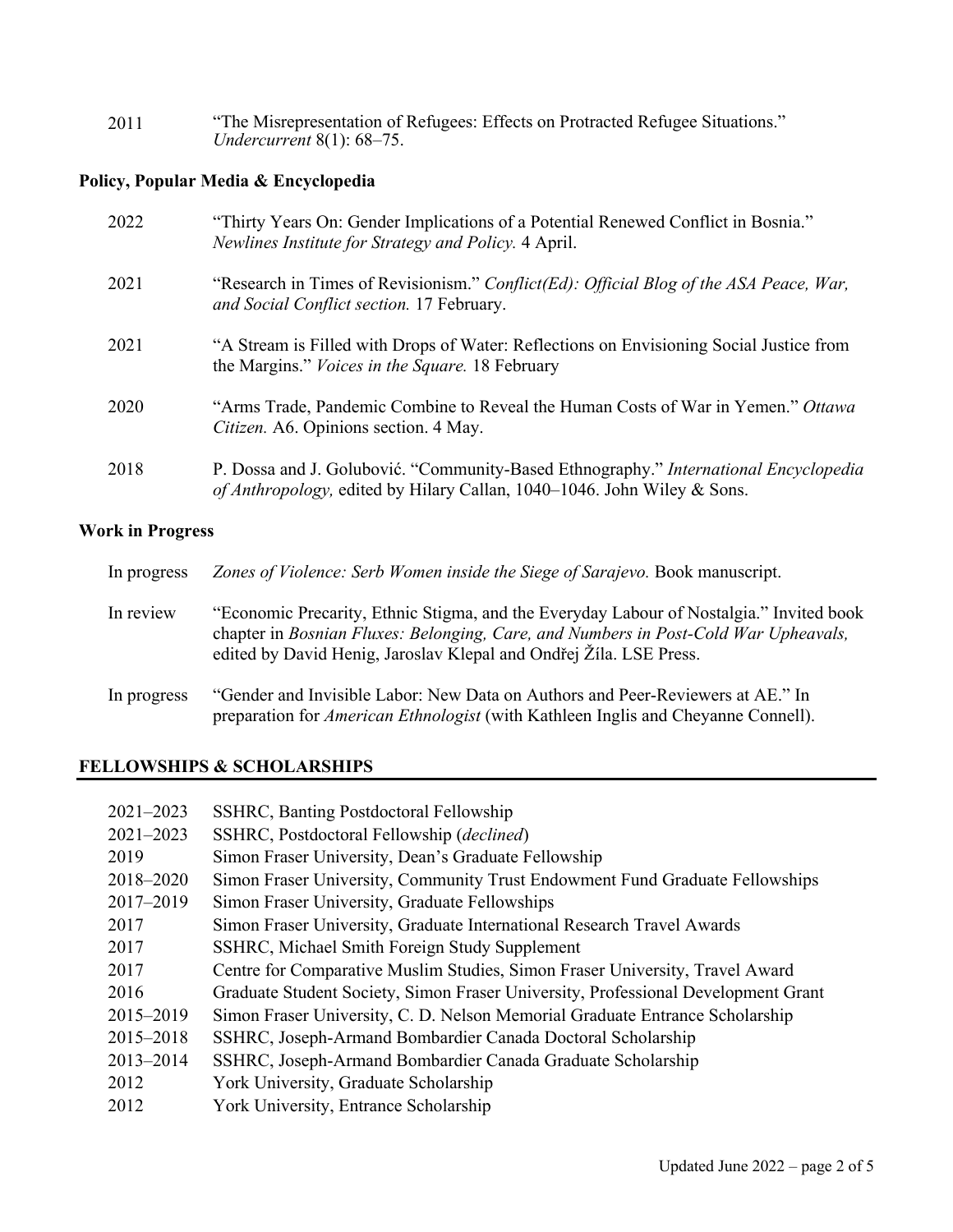### **AWARDS**

| 2022 | Article Prize, Canadian Historical Association, CCMET                           |
|------|---------------------------------------------------------------------------------|
| 2022 | Postgraduate Article Prize, BASEES                                              |
| 2022 | Best Article Award, International Studies Association: ENMISA section           |
| 2021 | Best Article Award, International Studies Association: ENMISA section           |
| 2021 | Outstanding Graduating Student Award, Canadian Anthropology Society             |
| 2021 | Dean of Graduate Studies Convocation Medal, Simon Fraser University             |
| 2021 | Outstanding Published Article Award, American Sociological Association: AMSS    |
| 2021 | Article Prize, BASEES Women's Forum                                             |
| 2021 | Postgraduate Article Prize (Honorable mention), BASEES                          |
| 2020 | International Policy Ideas Challenge winner, Global Affairs Canada / SSHRC      |
| 2020 | Outstanding Published Article Award Award (Honorable mention), ASA: PWSC        |
| 2019 | Best Doctoral Paper Award, Association for the Study of Nationalities           |
| 2019 | Edward H. and Rosamond B. Spicer Travel Award, Society for Applied Anthropology |
| 2019 | Dissertation Prize (Honorable mention), Western Association of Women Historians |
| 2019 | Provost Prize of Distinction, Simon Fraser University                           |
| 2015 | Outstanding Graduating Student Award, Canadian Sociological Association         |
|      |                                                                                 |

## **CONFERENCE PRESENTATIONS**

| 2022 | Historical Dialogues, Justice and Memory Network Annual Conference. Amsterdam.<br>"Victimhood and the Politics of Recognition: Legacies of Retribution in Sarajevo." |
|------|----------------------------------------------------------------------------------------------------------------------------------------------------------------------|
| 2022 | European Research Council Workshop for "Unlikely Refuge?" Prague. "Beyond Agency<br>as Good: Complicity and Displacement after the Siege of Sarajevo."               |
| 2021 | International Council for Central and Eastern European Studies. Concordia University.<br>"Gendered Complicity inside the Siege of Sarajevo."                         |
| 2021 | International Studies Association. Virtual. "Retributive Violence Against, and on Behalf<br>of, Civilians."                                                          |
| 2021 | Association of Social Anthropologists. St. Andrews University. "It Mattered Who Your<br>Neighbours Were': Complicity and Intimacy inside the Siege of Sarajevo."     |
| 2019 | Association for the Study of Nationalities. Columbia University. "To Me, You Are Not a<br>Serb': Ethnicity, Anxiety, and Ambiguity in Sarajevo."                     |
| 2019 | Society for Applied Anthropology. Portland, OR, USA. "To Me, You Are Not a Serb':<br>Ethnicity, Ambiguity, and Anxiety in Sarajevo."                                 |
| 2019 | Canadian Association of Slavists. University of British Columbia. "Anxious Ethnicity:<br>Performance and Concealment in Sarajevo."                                   |
| 2019 | Loss: A Symposium. McGill University. ""It Does Not Matter to Anyone': On Serbs Who<br>Left Sarajevo after the War."                                                 |
|      |                                                                                                                                                                      |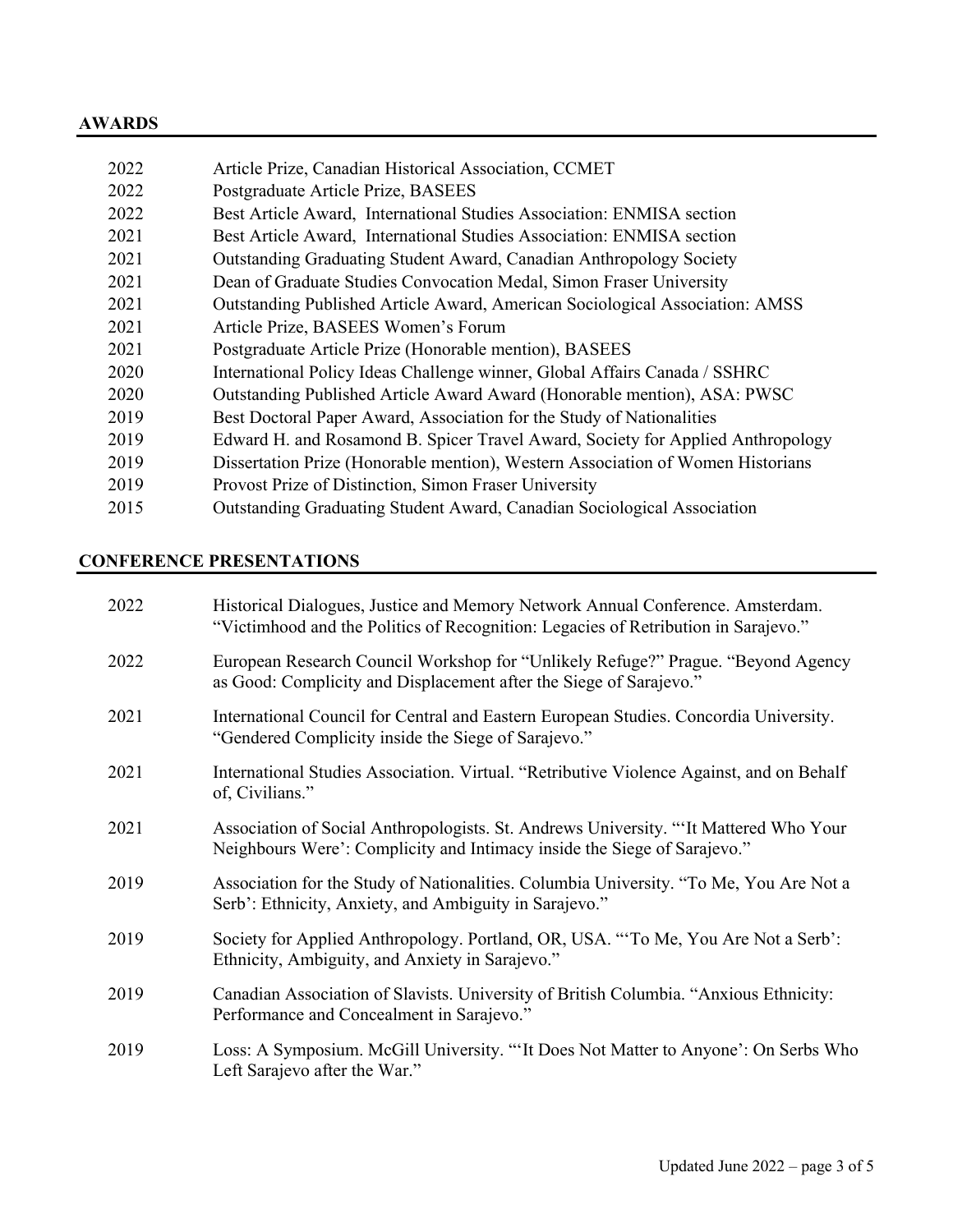| 2018 | Memory, Mass Violence, and Socioeconomic Inequality Workshop. St. Paul University.<br>"Remembering it Differently: Narratives of Serb Women in Sarajevo."      |
|------|----------------------------------------------------------------------------------------------------------------------------------------------------------------|
| 2017 | Politics of Peace-Building in the Region. University of Sarajevo. "Lowered Voices: An<br>Oral History of Serb Women in Sarajevo."                              |
| 2015 | The Franz Vranitzky Chair for European Studies Workshop. University of Rijeka.<br>"Belgrade Youth and the Legacy of the 1990s in the Context of EU Expansion." |
| 2013 | Canadian Sociological Association. University of Victoria. "This is a Haunted Place":<br>Local Responses to the ICTY in Srebrenica."                           |

#### **INVITED TALKS & GUEST LECTURES**

| 2021 | Northeastern University, Department of Sociology and Anthropology. Invited talk: "The<br>Politics of Victimhood: Retributive Violence inside the Siege of Sarajevo."    |
|------|-------------------------------------------------------------------------------------------------------------------------------------------------------------------------|
| 2021 | Global Affairs Canada, Policy presentation. "Predicting and Preventing Armed Conflict:<br>The Future of AI in Canadian Peacekeeping" (co-authored with Sina Fazelpour). |
| 2021 | Vancouver Public Library, Invited as expert on gender in the Bosnian war to interview<br>novelist Kim Echlin on Speak, Silence.                                         |
| 2021 | Georgetown University, Government Department, Guest lecture in Civil Wars seminar.                                                                                      |
| 2021 | University of British Columbia, School of Public Policy and Global Affairs, Guest lecture<br>in Transitional Justice seminar.                                           |
| 2020 | University of Novi Sad, Faculty of Philosophy, Guest lecture in Social Work seminar.                                                                                    |
| 2019 | Acadia University, History Department, Guest lecture in Ethnic & Race Relations seminar.                                                                                |
| 2013 | York University, Sociology Department, Invited talk in graduate workshop.                                                                                               |

#### **TEACHING EXPERIENCE**

Simon Fraser University, Department of Sociology and Anthropology

#### **Instructor**

Introduction to Social Research (Spring 2021; Fall 2020) The Ethnography of Politics (Spring 2020) Contemporary Ethnography (Fall 2018)

#### **Teaching Assistant**

Ethnography and Qualitative Methods (Spring 2019) Anthropology and Contemporary Life (Spring 2016) Introduction to Cultural Anthropology (Fall 2015)

#### **Teaching Training**

Certificate in University Teaching and Learning, Simon Fraser University, 2017 Instructional Skills Workshop, Simon Fraser University, 2016